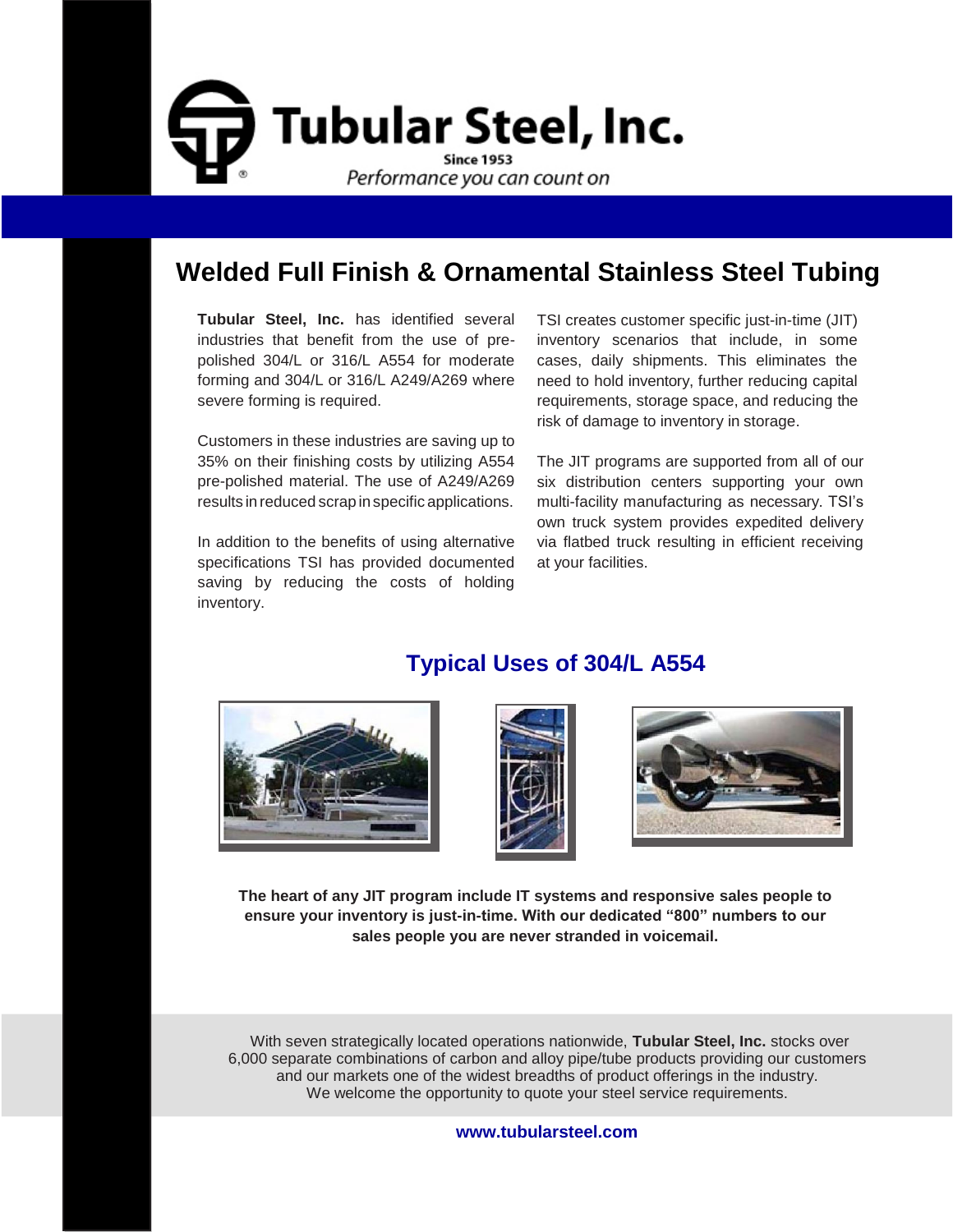

### **Finishing**

Our manufacturers buff and polish in-house to provide better controls and to furnish the highest quality consistent finishes.

Providing a quality finish has saved time and money for our customers.

We provide mill finish, bright annealed finish, 180 & 600 grit polished material.

### **Packaging**

For maximum protection, the tubes are packaged directly off the polishing/buffing line.

All polished or buffed tubing is covered with a paper or plastic wrap and heavy duty packaging to protect the surface finish.

Full carton quantities are shipped in the original wooden crates following spot inspections. Smaller orders are banded, bundled and carefully packaged in heavy duty cardboard "U-crates" for optimal protection.

### **Superior Quality**

Our quality is carried throughout our entire process from our mills to your dock.

We exceed standard specifications on all our A554 tubing.

We are committed to strict quality control policies and procedures.

Our customers can trust that they will receive the premium products they require.